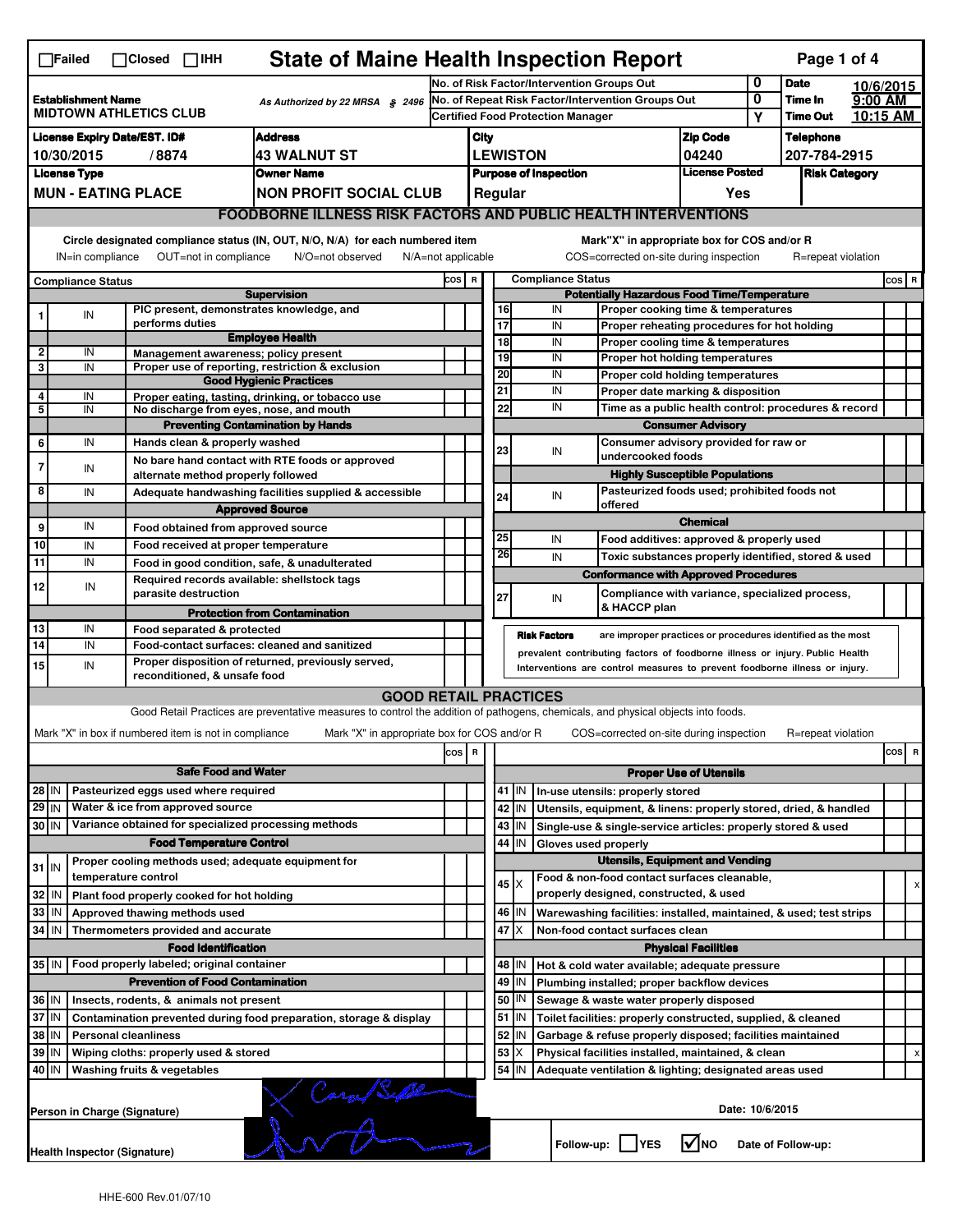| <b>State of Maine Health Inspection Report</b><br>Page 2 of 4 |                                       |  |                                 |                   |                           |                                  |  |  |  |
|---------------------------------------------------------------|---------------------------------------|--|---------------------------------|-------------------|---------------------------|----------------------------------|--|--|--|
| <b>Establishment Name</b><br><b>MIDTOWN ATHLETICS CLUB</b>    |                                       |  | As Authorized by 22 MRSA        | 10/6/2015<br>Date |                           |                                  |  |  |  |
| License Expiry Date/EST. ID#<br>10/30/2015<br>/8874           | <b>Address</b><br><b>43 WALNUT ST</b> |  | City / State<br><b>LEWISTON</b> | /ME               | <b>Zip Code</b><br>104240 | <b>Telephone</b><br>207-784-2915 |  |  |  |
|                                                               |                                       |  | <b>Temperature Observations</b> |                   |                           |                                  |  |  |  |
| Location                                                      |                                       |  | <b>Notes</b>                    |                   |                           |                                  |  |  |  |
| refrigerator                                                  | 41                                    |  |                                 |                   |                           |                                  |  |  |  |
| hot water                                                     | 110 plus                              |  |                                 |                   |                           |                                  |  |  |  |
| beer cooler                                                   | 38                                    |  |                                 |                   |                           |                                  |  |  |  |



**Date: 10/6/2015**

**Health Inspector (Signature)**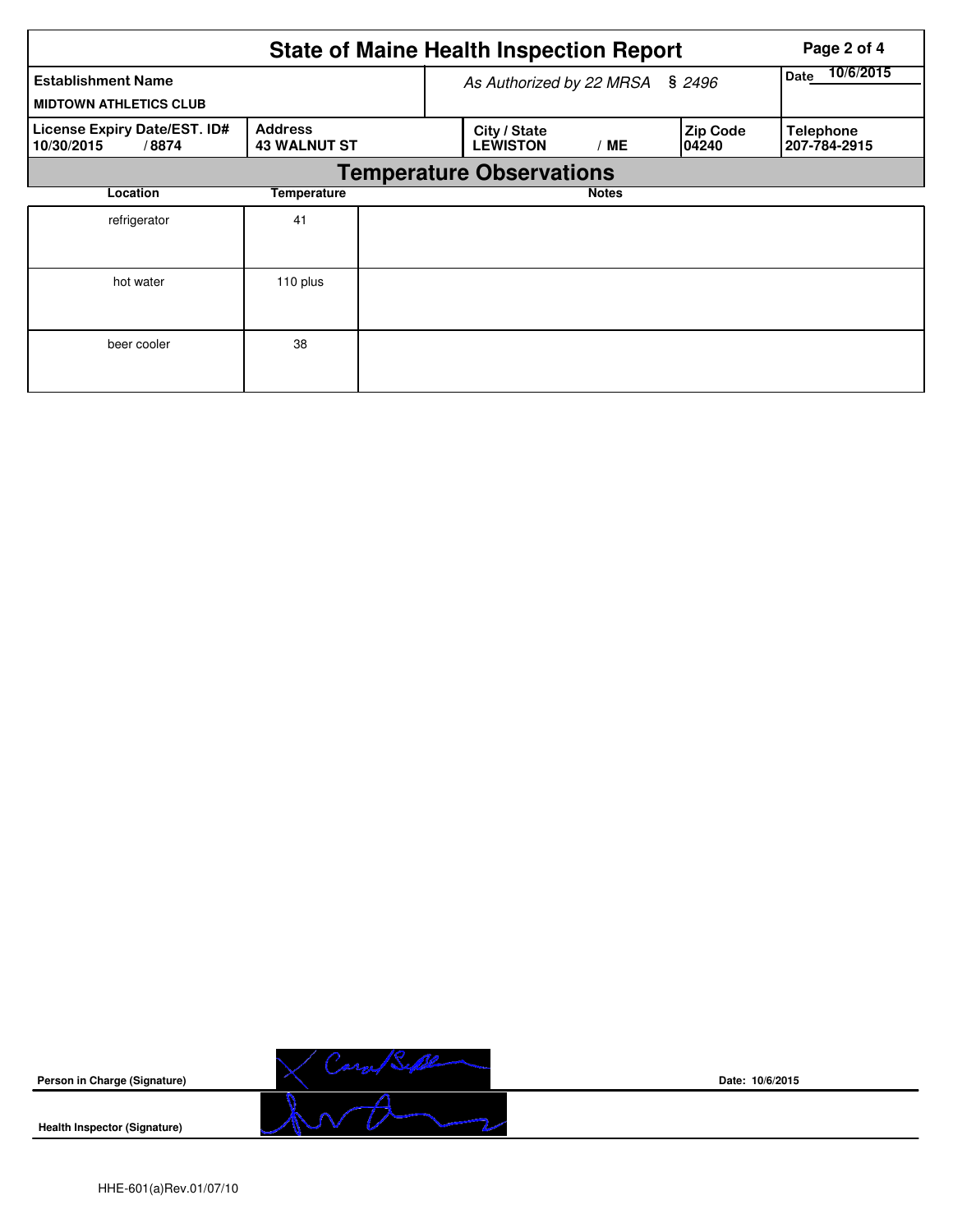| <b>State of Maine Health Inspection Report</b>                                      |                                                                                       |                                       |                                                                                                                                                    |           |                          |      |           |  |
|-------------------------------------------------------------------------------------|---------------------------------------------------------------------------------------|---------------------------------------|----------------------------------------------------------------------------------------------------------------------------------------------------|-----------|--------------------------|------|-----------|--|
| <b>Establishment Name</b>                                                           |                                                                                       |                                       |                                                                                                                                                    |           |                          | Date | 10/6/2015 |  |
| <b>MIDTOWN ATHLETICS CLUB</b>                                                       |                                                                                       |                                       |                                                                                                                                                    |           |                          |      |           |  |
| License Expiry Date/EST. ID#<br>10/30/2015<br>/8874                                 |                                                                                       | <b>Address</b><br><b>43 WALNUT ST</b> | City / State<br><b>LEWISTON</b>                                                                                                                    | <b>ME</b> | <b>Zip Code</b><br>04240 |      |           |  |
|                                                                                     |                                                                                       |                                       | <b>Observations and Corrective Actions</b>                                                                                                         |           |                          |      |           |  |
|                                                                                     |                                                                                       |                                       | Violations cited in this report must be corrected within the time frames below, or as stated in sections<br>8-405.11 and 8-406.11 of the Food Code |           |                          |      |           |  |
| 45: 4-202.16: N: Non-food contact surfaces are improperly designed and constructed. |                                                                                       |                                       |                                                                                                                                                    |           |                          |      |           |  |
| INSPECTOR NOTES: remove contact paper and paint all shelving including bar area     |                                                                                       |                                       |                                                                                                                                                    |           |                          |      |           |  |
|                                                                                     |                                                                                       |                                       | 45: 4-204.12: N: Equipment openings, closures and deflectors are improperly designed and constructed.                                              |           |                          |      |           |  |
| INSPECTOR NOTES: replace refrigerator doors seals are in bad condition              |                                                                                       |                                       |                                                                                                                                                    |           |                          |      |           |  |
| 47: 4-601.11.(B): C: Food contact surfaces of cooking equipment not clean.          |                                                                                       |                                       |                                                                                                                                                    |           |                          |      |           |  |
| INSPECTOR NOTES: clean all cooking equipment                                        |                                                                                       |                                       |                                                                                                                                                    |           |                          |      |           |  |
|                                                                                     |                                                                                       |                                       | 47: 4-602.13: N: Non-food contact surfaces are not cleaned at a frequency necessary to preclude accumulation of soil residues.                     |           |                          |      |           |  |
| <b>INSPECTOR NOTES: clean cooler</b>                                                |                                                                                       |                                       |                                                                                                                                                    |           |                          |      |           |  |
| 53: 6-201.11: N: Floors, walls, and ceilings are not smooth and easily cleanable.   |                                                                                       |                                       |                                                                                                                                                    |           |                          |      |           |  |
| INSPECTOR NOTES: replace flooring dining/seating area                               |                                                                                       |                                       |                                                                                                                                                    |           |                          |      |           |  |
| 53: 6-201.17: N: Walls and ceiling attachments are not easily cleanable.            |                                                                                       |                                       |                                                                                                                                                    |           |                          |      |           |  |
|                                                                                     | INSPECTOR NOTES: paint floor to wall molding and heat registers-replace ceiling tiles |                                       |                                                                                                                                                    |           |                          |      |           |  |
| 53: 6-501.11: N: The physical facilities are in disrepair.                          |                                                                                       |                                       |                                                                                                                                                    |           |                          |      |           |  |
| INSPECTOR NOTES: repair molding on counter by hand sink                             |                                                                                       |                                       |                                                                                                                                                    |           |                          |      |           |  |
| 53: 6-501.12: N: The physical facilities are not clean.                             |                                                                                       |                                       |                                                                                                                                                    |           |                          |      |           |  |
| INSPECTOR NOTES: clean in back of all equipment                                     |                                                                                       |                                       |                                                                                                                                                    |           |                          |      |           |  |
|                                                                                     |                                                                                       |                                       |                                                                                                                                                    |           |                          |      |           |  |
|                                                                                     |                                                                                       |                                       |                                                                                                                                                    |           |                          |      |           |  |
|                                                                                     |                                                                                       |                                       |                                                                                                                                                    |           |                          |      |           |  |
|                                                                                     |                                                                                       |                                       |                                                                                                                                                    |           |                          |      |           |  |
|                                                                                     |                                                                                       |                                       |                                                                                                                                                    |           |                          |      |           |  |